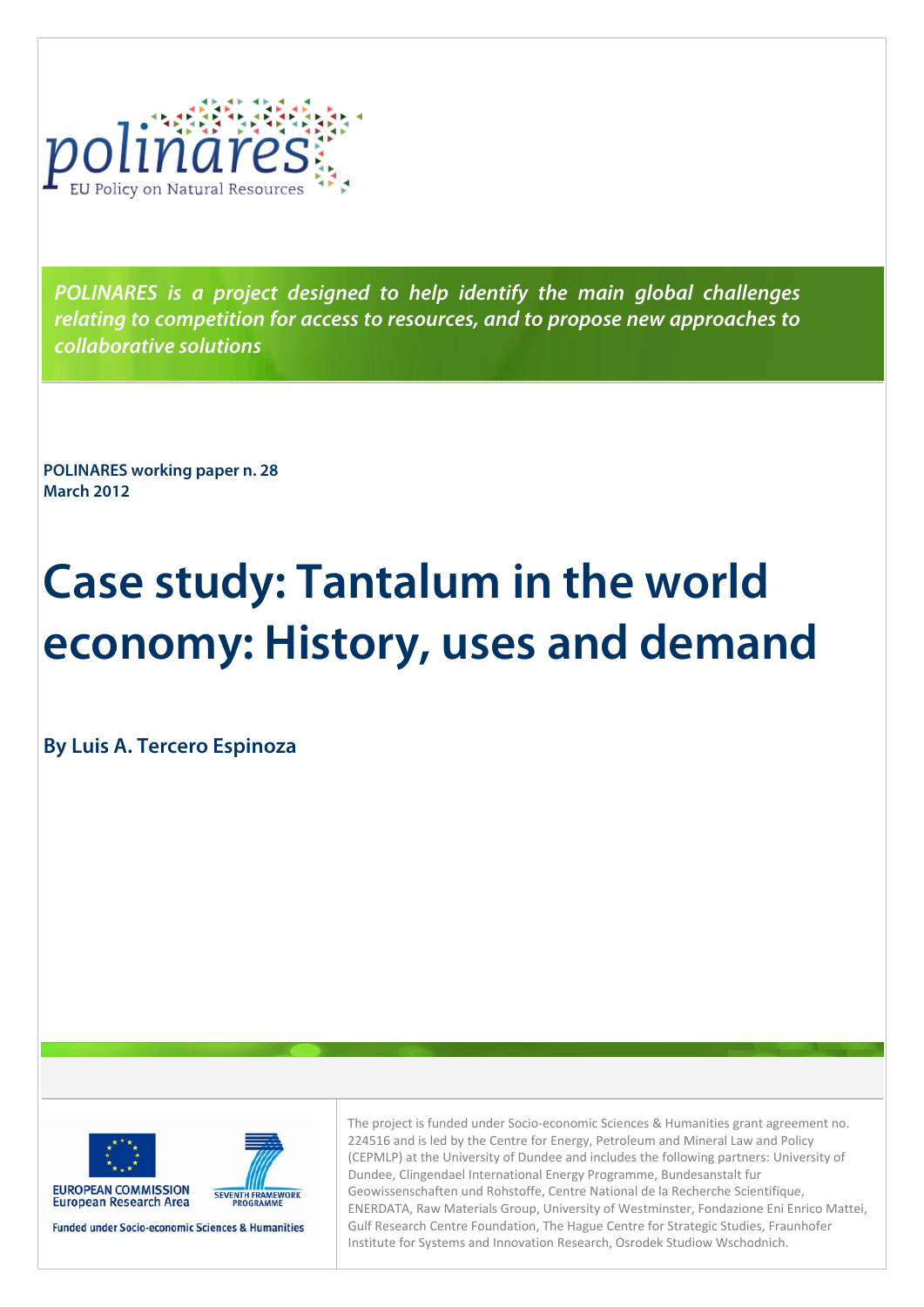## **16 Case study: Tantalum in the world economy: History, uses and**

## **demand**

## *Luis Tercero*

**Tantalum is an example for a high-tech metal with prices having shown a long-term stability interrupted by very sharp, though short-lived price increases.**

**Tantalum is, amongst a variety of applications mainly used for electronic components. Its properties allow for producing small, reliable capacitors. More than 70% of the global tantalum production is consumed by the electronics industry.** 

# *16.1Brief history*

Tantalum was discovered in 1802 by A. G. Ekeberg as an oxide of an unknown metal in a sample obtained from a site near Stockolm. After failing to "free" the metal from the oxide, he named it tantalum, after King Tantalus of Lydia in Greek mythology (Wenezki 1976). The first tantalum metal, though heavily contaminated, was produced in 1824 by J. J. Berzelius (Lambert 2007). Because tantalum is chemically very similar to niobium, their separate identities were only confirmed in 1844 by H. Rose and a separation method developed by J. C. G. de Marignac in 1865 (Sitzmann 2007; Wenezki 1976). It was only in the early 1900s that the preparation of tantalum metal of sufficient quality to be ductile was achieved by W. von Bolton (Enghag 2004; Wenezki 1976).

The grayish tantalum metal has excellent corrosion resistance, refractory character, high density and dielectic strength, is very ductile in spite of its high strength and hardness, and is biocompatible (Andersson et al. 2000; Lambert 2007; Wenezki 1976). The first application of tantalum metal, because of its very high melting point, was as a filament in incandescent light bulbs. However, it was quickly displaced by tungsten, which is cheaper and has an even higher melting point (Schussler 2006; Troitsch, Weber 1982).

From today's point of view, the central development in the technical use of tantalum was the discovery that the tantalum oxide film on the surface of the metal, when submerged in an electrolyte, allows current to pass in one direction but not in the other. This led to the development of both the direct current (DC) rectifyier and the tantalum capacitor – the largest single use of tantalum today (Lambert 2007). DC rectifyers were extensively used in radio receivers in the 1920s. However, by the mid-1930s, this application had become irrelevant. At the same time, only a "small but continued demand" for tantalum capacitors was reported (Balke 1935). The small tantalum electrolytic capacitors used today were first developed in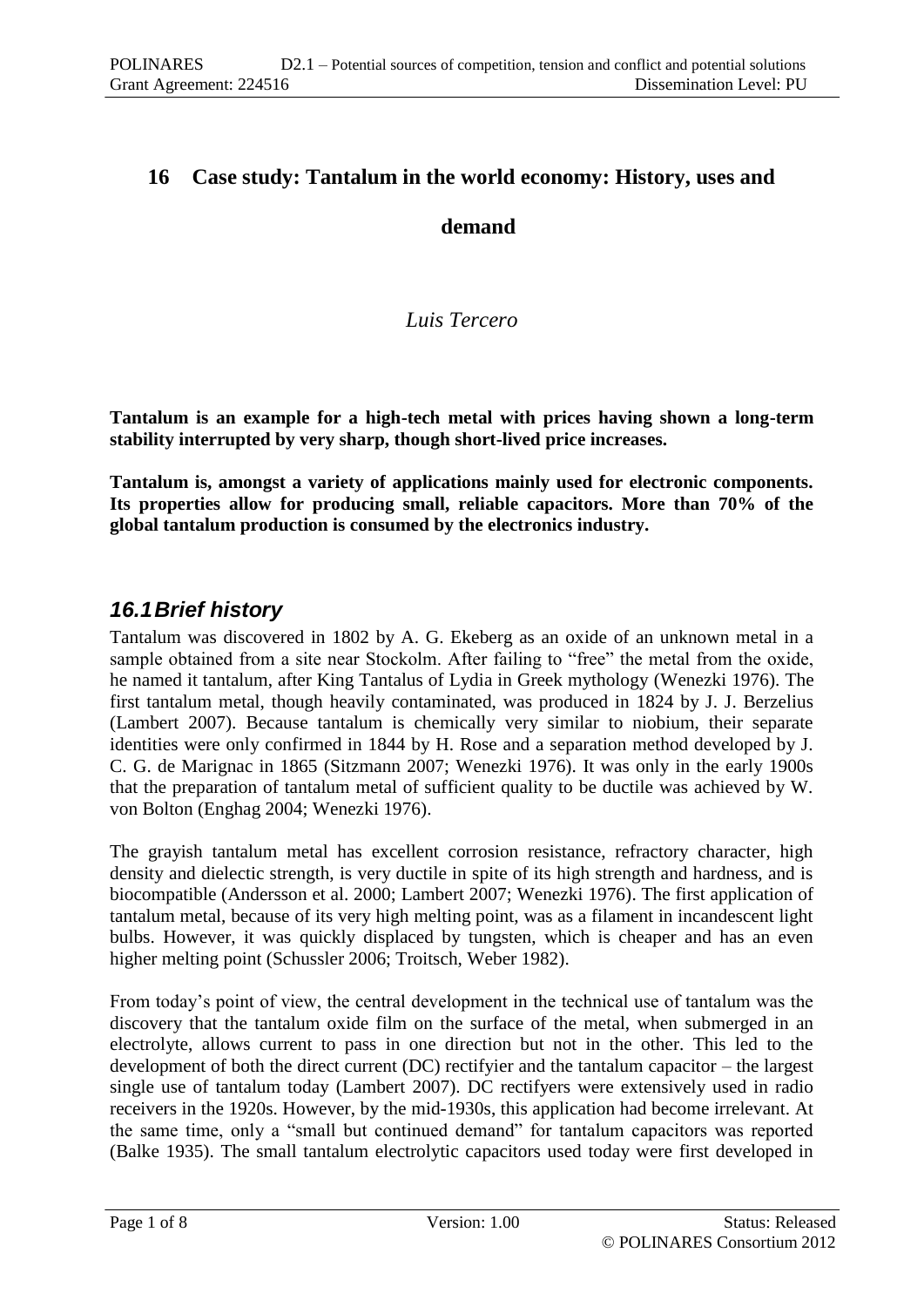the 1950s (Taylor, Haring 1956) and their demand rose quickly thereafter (Andersson et al. 2000).

Instead, industrial applications requiring tantalum in the 1930s relied primarily on its mechanical properties and corrosion resistance. Thus, commercial applications of tantalum were dominated by the fabrication of chemical and mechanical equipment such as cutting tools, abrasion-resistant surfaces, agitators, heat exchangers, pipes, valves, nozzles, spinnerets for rayon spinning and thermometer wells. Visible to end consumers were fountain pen parts, made of tantalum because of its corrosion resistance (Balke 1935). The dominance of corrosion resistance and hard metal applications remained until the 1970s, when seen on a worldwide scale: approximately 65% were consumed by the chemical and metallurgical industries, a further 25% for electronic applications and 5% for medical purposes (Wenezki 1976). However, the use in electronic components became the single most important end-use for tantalum in the USA already in the 1960s (Papp 2010a) such that the use of tantalum for electronic components already dominated tantalum demand at the latest by the mid-1970s and it share remained fairly stable at least until 2003, as seen in Figure 1 (Matos et al. 2005). The fabrication of tantalum capacitors is reported to account for more than 60% of tantalum demand in the USA today (Papp 2010b).



**Figure 1: Tantalum end-use statistics (USA) provided by the U.S. Geological Survey (Matos et al. 2005). Note that the use in electronic components is not limited to tantalum capacitors.**

# *16.2What products require tantalum and why?*

## **16.2.1 The properties and uses of tantalum metal**

The different uses are based on the different properties of tantalum: electronic components use mainly the dielectric properties of tantalum oxide; the uses in process equipment and machinery rely on the extraordinary inertness of the oxide layer covering tantalum for use in the chemical industry, and on its hardness for the fabrication of tools; the use in transportation relies on the strength of tantalum-containing alloys at high temperatures for use in aerospace applications, especially aircraft turbines; its bioinertness is the basis of its use in biomedical applications (Sitzmann 2007). An overview of the main properties of tantalum metal and some examples areas of application are shown in Figure 2[.](#page-3-0)

.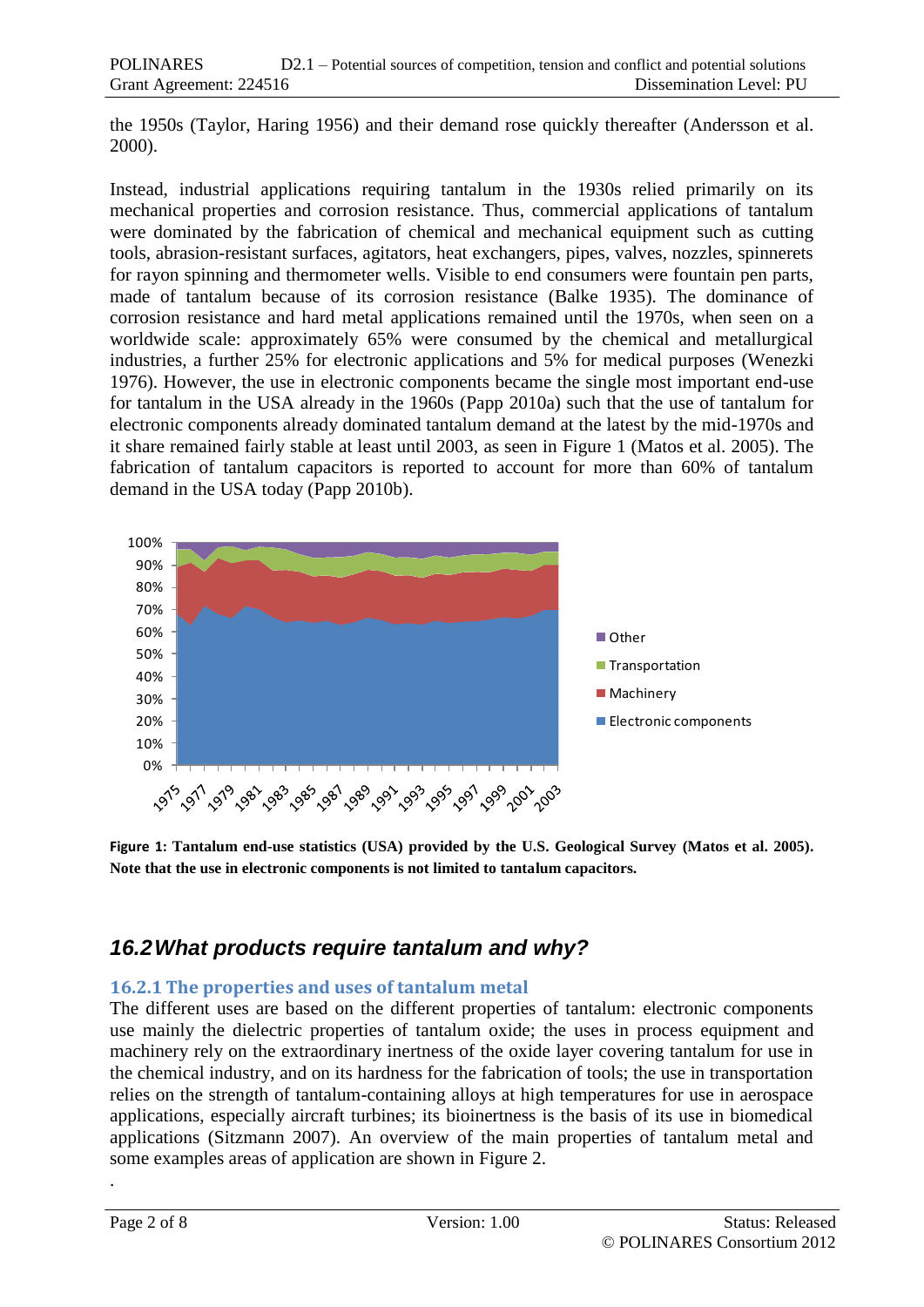

<span id="page-3-0"></span>**Figure 2: Properties of tantalum metal and examples of related fields of application. Properties in black are properties of the metal itself, those colored blue are due to the thin, adhesive oxide layer that forms spontaneously on the surface of tantalum metal. Based on (Andersson et al. 2000; Kaloyeros et al. 2000; Lambert 2007).**

The most widely used property of tantalum today is the high volumetric capacitance of the adherent, self-healing oxide layer covering the surface of tantalum metal (Andersson et al. 2000). Although considerably more expensive than aluminum, tantalum has two key advantages: it has a higher dielectric constant, allowing capacitors to be smaller; and its oxide layer is more stable, giving tantalum capacitors an advantage in applications requiring high reliability (Haskell et al. 1993). Examples of high reliability applications (where the thermal stability of tantalum capacitors is also advantageous) are engine management, avionics, and safety and military equipment (Angerer et al. 2009).

Tantalum metal is also used in the electronics industry as a barrier to prevent copper from polluting silicon in products such as computer chips and storage devices (Lambert 2007). This separation is necessary because the presence of copper in silicon leads to device degradation and failure. Tantalum is suitable for this purpose because it and its nitrides do not form any compounds with copper (Kaloyeros et al. 2000).

The use of tantalum in surgical and biomedical applications is based on its bioinertness which in turn is due to the adherent oxide layer which forms spontaneously on the surface of tantalum metal when exposed to air. Moreover, tantalum is inert in bodily fluids and has good mechanical properties. Example applications are surgical clips, bone grafts, plates for cranioplasty, mesh for abdominal wall reconstruction and dental implants (Cardonne et al. 1995; Lambert 2007). Tantalum has been largely replaced in prosthetics by titanium, which is sufficiently bioinert and has better mechanical properties for this application (Andersson et al. 2000).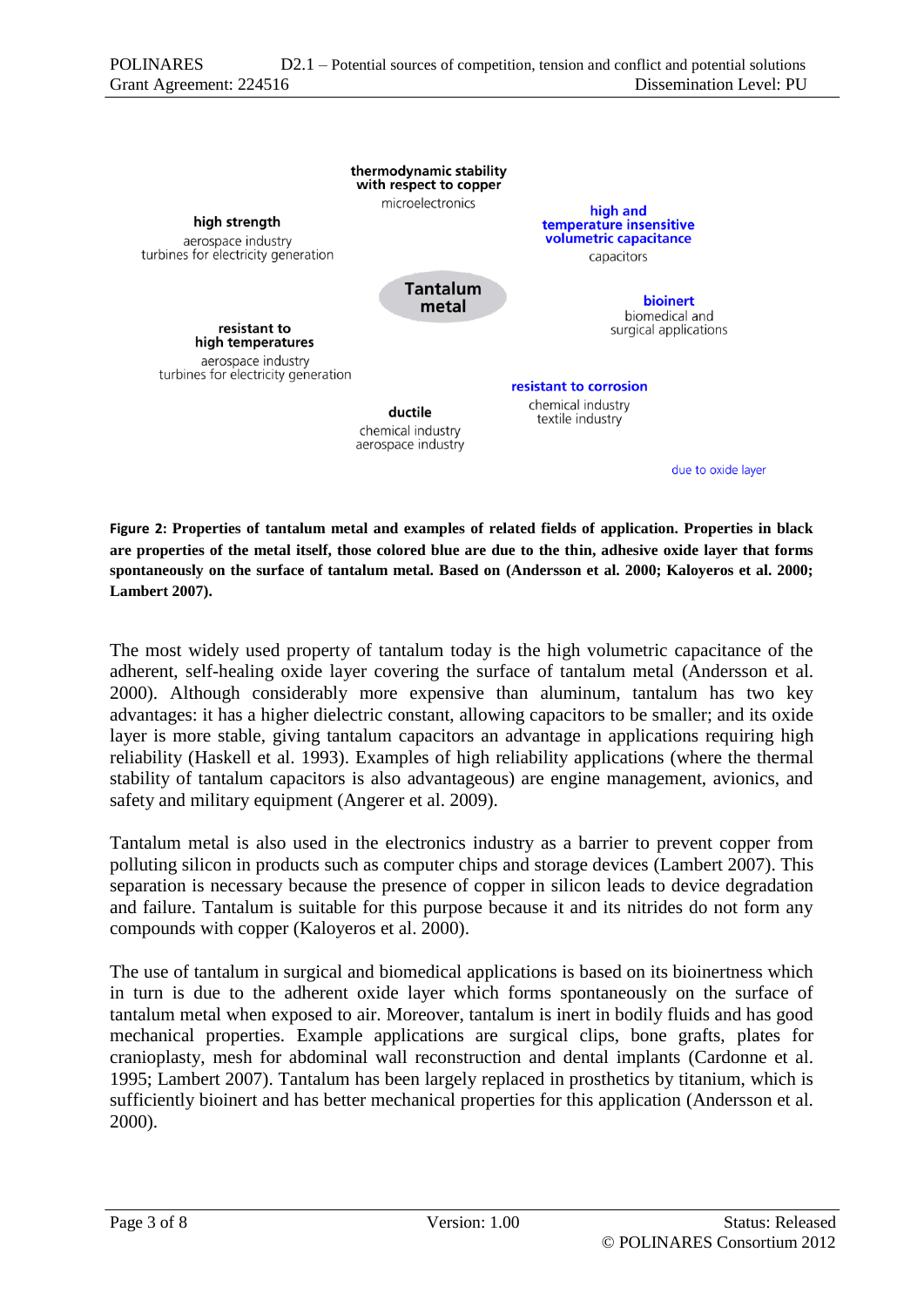The ductility and excellent corrosion resistance of tantalum make it suitable for use in chemical process equipment operating under corrosive conditions at elevated temperatures. The corrosion resistance serves both to protect the equipment as well as to maintain the purity of the handled chemicals. Tantalum and tantalum alloys can be used to handle hydrochloric, hydrobromic, nitric and sulfuric acids. Examples of equipment are heat exchangers, pipes, valves and vessels (Andersson et al. 2000; Cardonne et al. 1995; Lambert 2007).

Tantalum and tantalum-based alloys retain their strength at high temperatures (tantalum has a melting point around 3000 °C), that is why they can be used in such high-temperature applications as furnace parts and for cladding the interior of combustion chambers in air- and spacecraft. This property of high strength at high temperatures makes tantalum an important component in superalloys, where it provides strength, phase stability and ductility (ease of manufacture). Commercial superalloys usually contain 3-12% tantalum (Andersson et al. 2000; Cardonne et al. 1995).

#### **16.2.2 The uses of tantalum compounds**

In addition to being used as a metal, tantalum compounds also have a variety of uses, sketched in Figure 3 (Andersson et al. 2000):

- the industrially most important tantalum compound is tantalum carbide, used in cemented carbides for cutting tools
- tantalum pentoxide is used in glass with high refractive index and low optical scattering, and as a catalyst in the chemical industry due to its high surface acidity
- lithium tantalate is used for surface acoustic wave filters in communication systems as well as for other electronic and optical components; yttrium tantalate is used to amplify x-rays in diagnostic equipment
- tantalum halides are used in the (petro)chemical industry as catalysts, are important intermediates in the production of tantalum metal and can be used to produce films of tantalum metal and tantalum oxide on surfaces by chemical vapor deposition
- tantalum nitride is used as a diffusion barrier in microelectronics
- tantalum borides (hard materials) and tantalum silicides (formerly used in electronics) are of no industrial importance.



**Figure 3: Compounds of tantalum and the industries where they are used. Based on (Andersson et al. 2000).**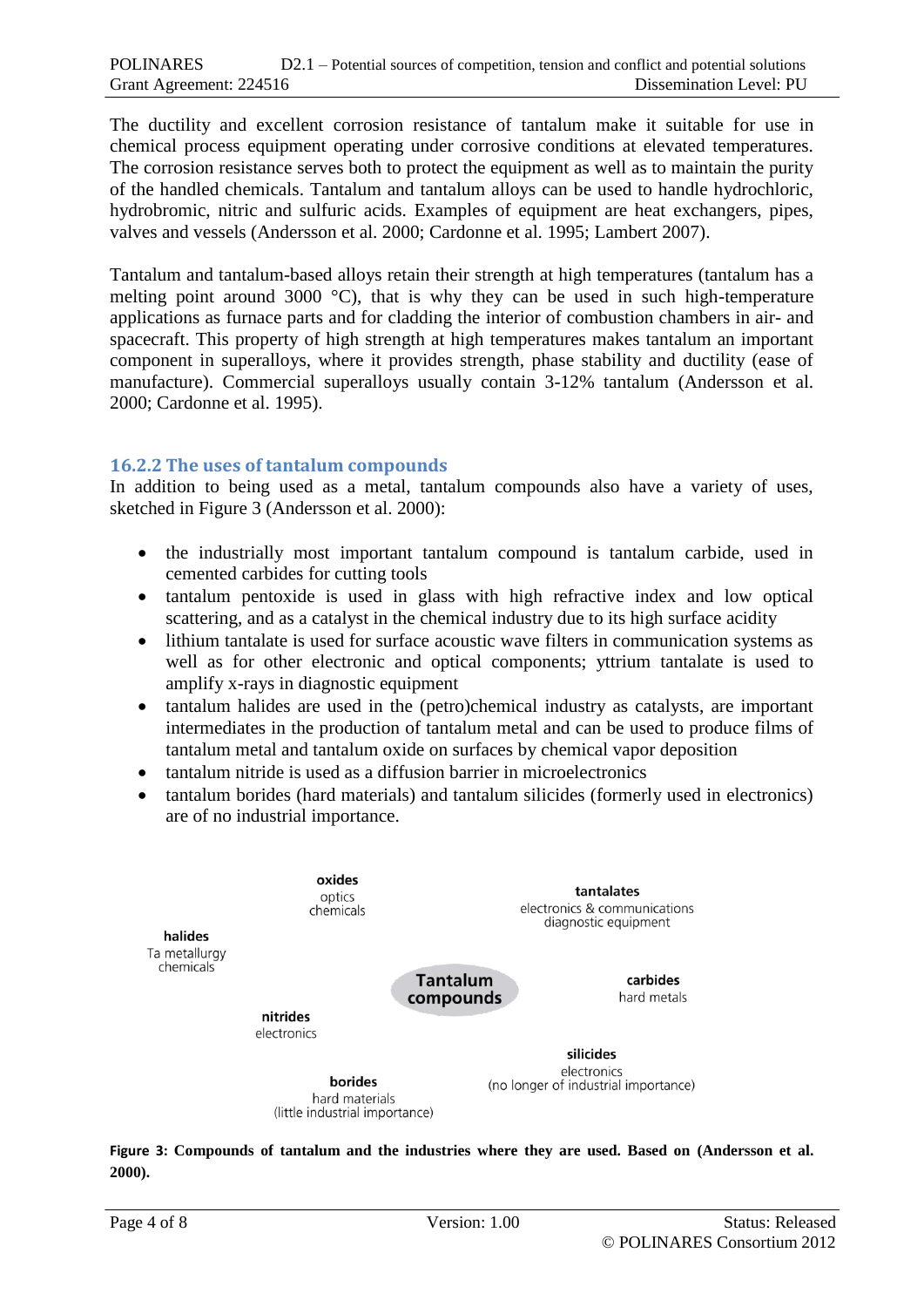#### **16.2.3 Demand structure**

The single largest use of tantalum (powder and wire) is in the fabrication of electrolytic capacitors for the electronics industry. The quantity required for this purpose remained stable between 2005 and 2008 and decreased sharply as a result of the worldwide economic crisis in 2009 (see Figure 4). The decline in demand was visible but not as sharp for all other uses of tantalum, except for the mixed category "other" which saw an increase in demand. In terms of the share of tantalum shipments destined for the production of capacitors, a continuing declining trend can be observed between 2005 and 2009 (see Figure 5). The overall growth (excluding the exceptional year 2009) in tantalum demand is linked to the growth in the categories "chemicals" and, to a lesser extent, "mill products" (Schwela 2010). However, due to the heterogeneity of the single products/chemicals and end-uses behind these two categories, it is not possible to discern the reasons for the (short-term) increase in demand.



**Figure 4: Tantalum processors' shipments (in metric tonnes of contained tantalum) between 2005 and 2009, as reported by the Tantalum-Niobium International Study Center (TIC). These figures are collected from TIC member companies and are thought to include most (but not all) shipments worldwide. Note that "capacitors" contains both capacitor-grade tantalum powder and tantalum wire while "mill products" excludes wire used for tantalum capacitors. Based on (Schwela 2010).**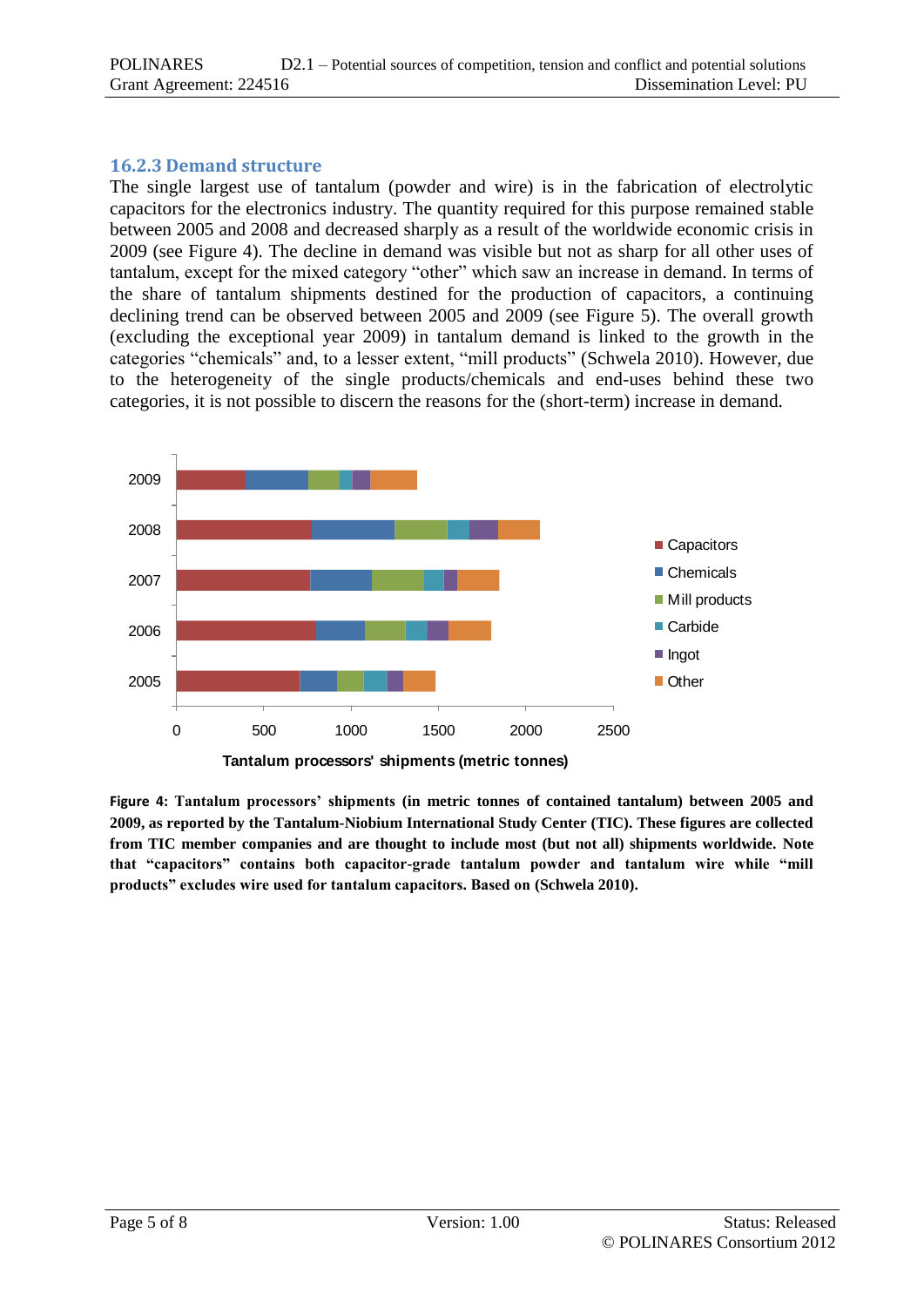

**Figure 5**: **Tantalum processors' shipments expressed in terms of percent shares between 2005 and 2009, as reported by the Tantalum-Niobium International Study Center (TIC). Note that "capacitors" contains both capacitor-grade tantalum powder and tantalum wire while "mill products" excludes wire used for tantalum capacitors. Based on (Schwela 2010).**

There are substitutes available for most applications of tantalum and its compounds. However, the use of substitutes is often coupled to reduced performance or less versatility. In the case of capacitors, tantalum-based capacitors offer high reliability, resistance to high temperatures and a broad range of capacitance. The range of capacitance provided by tantalum capacitors can be largely but not completely covered by either aluminum, ceramic or niobium-based capacitors. Especially ceramic and niobium capacitors are replacing tantalum capacitors in many applications. However, it is expected that tantalum capacitors will remain first-choice for applications requiring high reliability and resistance to elevated temperature where cost is not a primary consideration. Substitutes are also available in the case of mill products (e.g. glass, titanium, niobium) and high-temperature applications (e.g. niobium, tungsten, hafnium). The use of tantalum in cemented carbides is in long-term decline (Papp 2010b; Renz, Wischnat 2007; Roskill Information Services Ltd. 2009).

The report "Critical raw materials for the EU" rates the substitutability of tantalum as follows (Ad-hoc Working Group on defining critical raw materials 2010):

| <b>End use</b>                  | <b>Substitutability estimate</b> |
|---------------------------------|----------------------------------|
| Capacitors                      | 0,3                              |
| Cemented carbides               | 0.3                              |
| Aerospace & automobile          | 0.7                              |
| Process equipment               | 0.7                              |
| Surgical applications and other | 0.7                              |

(with sustainability estimates being in a scale from zero (substitutable with no loss of function at no additional cost) to one (not substitutable))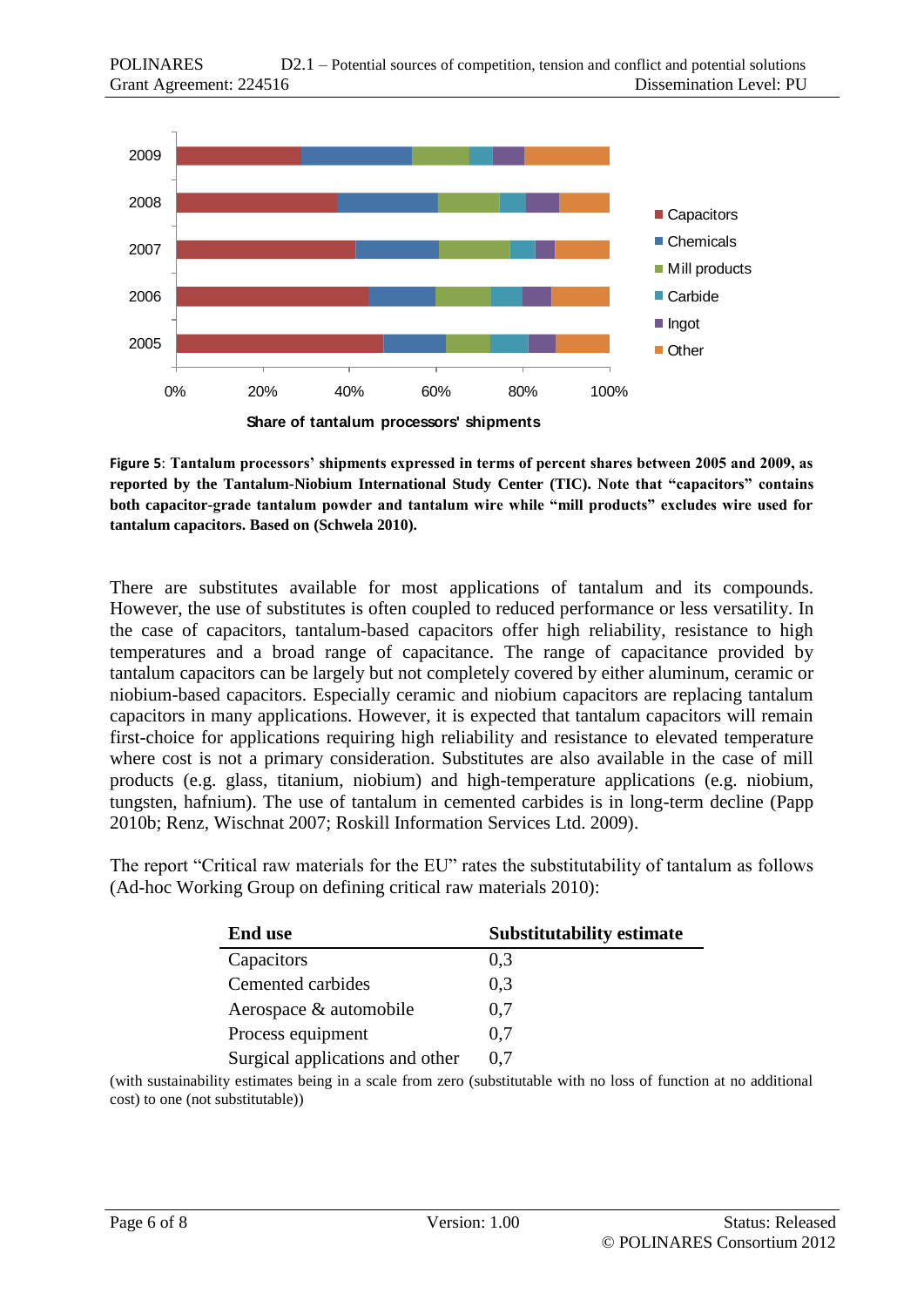# *16.3The role of the European industry in the global supply chain*

The European tantalum processing industry comprises a limited number of companies producing diverse chemical and metallurgical products. Their combined output is between 250 and 300 t tantalum per year. The raw materials required for this production are all sourced from outside the EU, with the exception of minor amounts of scrap that is available within the EU (Ad-hoc Working Group on defining critical raw materials 2010). A schematic of the inputs and outputs of the European tantalum industry is shown in Figure 6.



**Figure 6: Raw materials and outlets of the European tantalum industry. Note that some companies offer products in more than one of the categories listed above (Ad-hoc Working Group on defining critical raw materials 2010; Tantalum Niobium International Study Center 2007).**

#### **References**

Ad-hoc Working Group on defining critical raw materials (2010): Critical raw materials for the EU, Brussels.